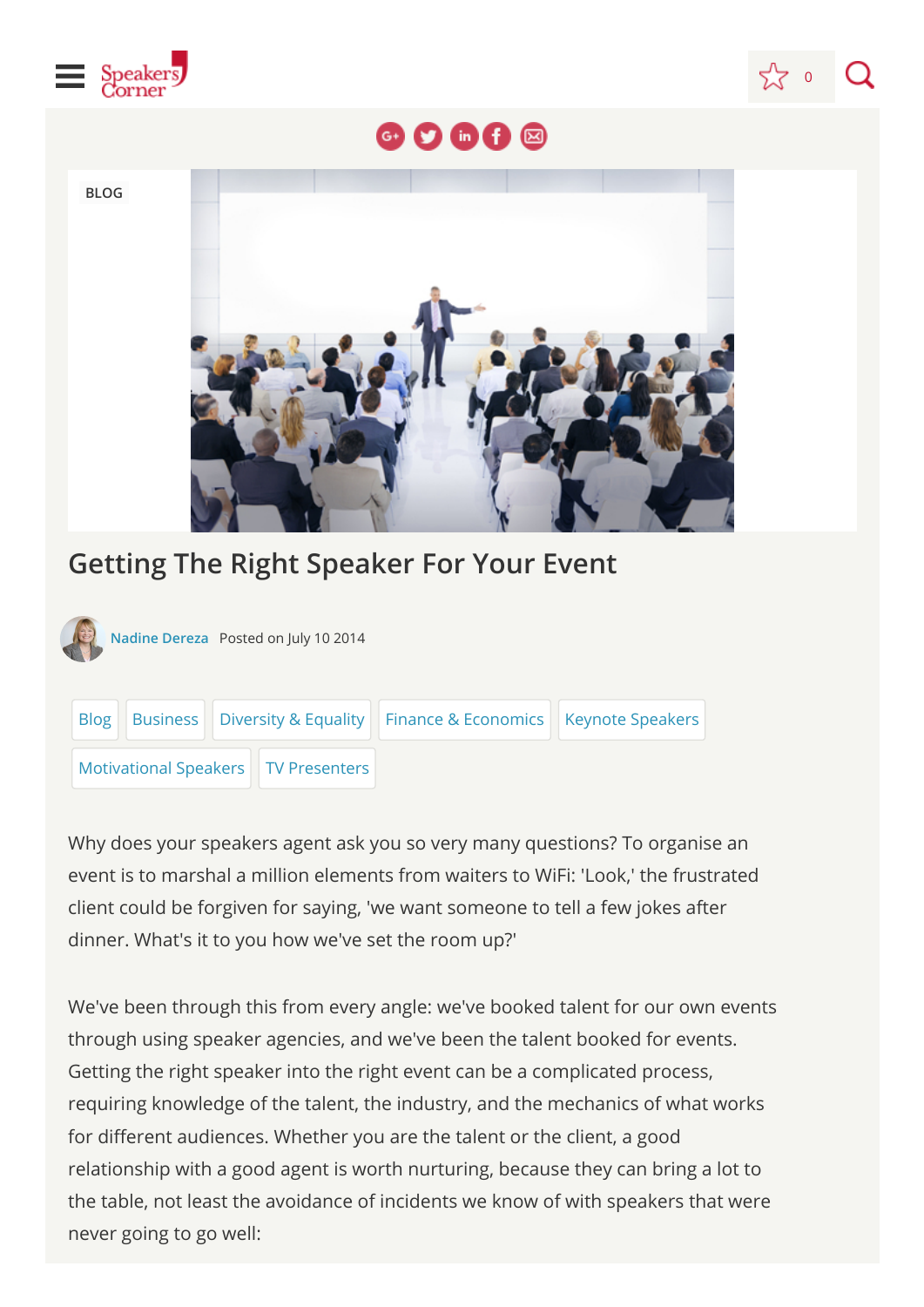-The after dinner speaker who got big laughs at the regional British events he spoke at, but who came a cropper when 80% of the audience at the last event of the series didn't speak English;

-The climate change denier who addressed a conference hall of environmentalists;

-The comedian who followed an announcement that the company was facing swingeing budget cuts and mass redundancies.

Every performer has a nails-on-the-blackboard memory of an event gone horribly wrong, and while you can never guard against a black swan dropping out of the sky, a good agent can mitigate your risks. We think the two most important questions are:

'Who is in the audience?'

'What do you want to get out of the speaker?'

Certainly when we get a booking, we need to know the client's answers to these questions from the get go. In collaboration with the agency, speakers with integrity can (and do) take themselves out of the running at this stage if they don't think they're right for the job.

All audiences are different, and corporate audiences are different from regular public audiences, because they can be made up of a very specific section of people. 'What do you do for a living?' asked the comedian of the smart woman in the front row. 'I'm a dentist,' she replied, 'and so is everyone else at this dental conference.'

If you build a relationship with your agent, you can avoid booking a bull for the china shop dinner dance. If you know (or can find out) who XYZ Enterprises had presenting their awards last year - and how they got on, what worked and so forth - you'll learn a lot about their corporate identity, what they like, and what they don't.

Knowing what you want people to take away from a speech is also crucial.

If ' i ti i ti i di ti i ti i di ti i h h t li di ti i di ti i di ti i di ti i di ti i h t li di ti i di ti i<br>I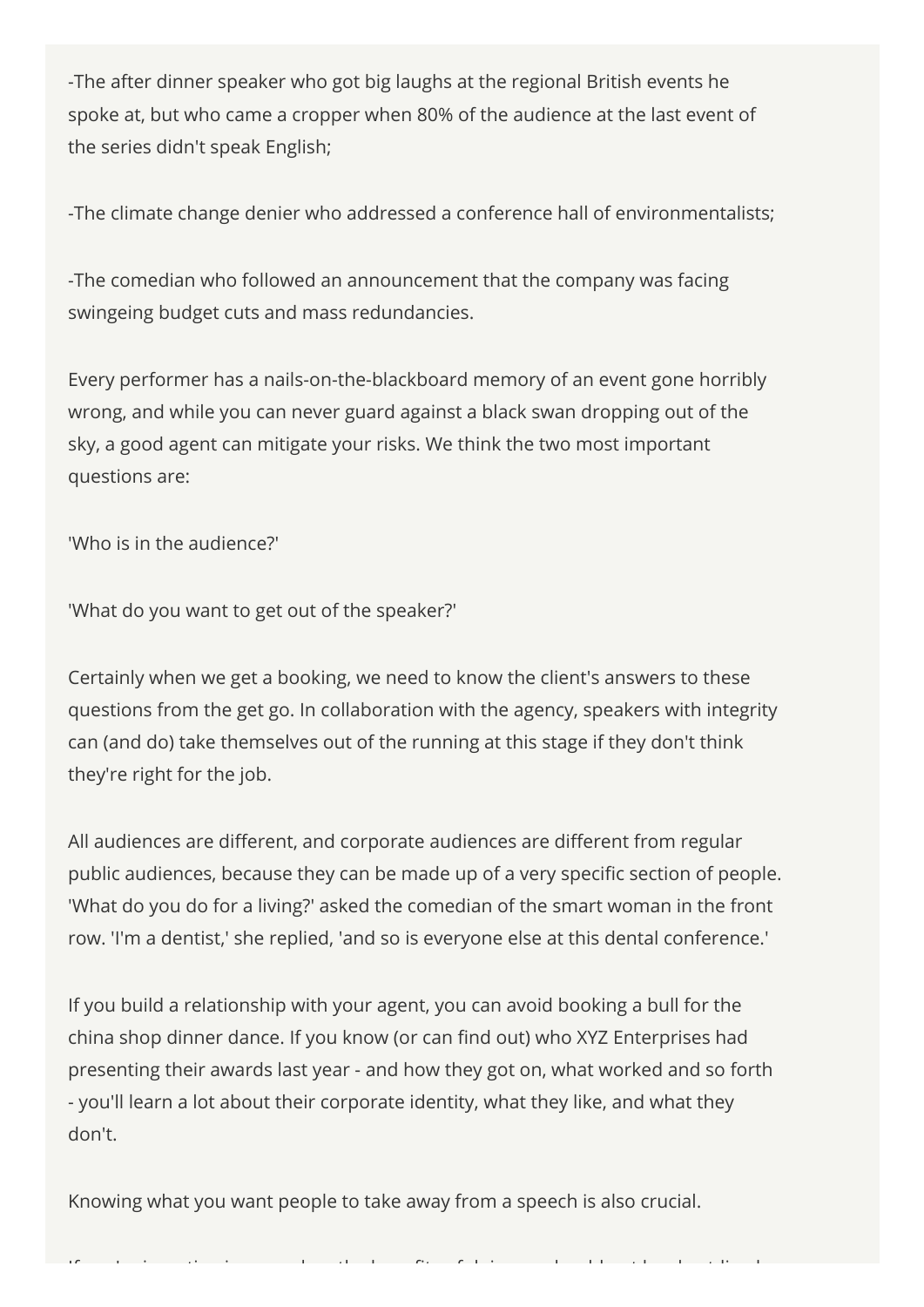If you're investing in a speaker, the benefits of doing so should not be short-lived. Whether you want the audience to be emotionally inspired, or learn tips to become better at their jobs, or be entertained for half an hour, this will affect who you should book.

If you can't answer all of your agent's questions, perhaps you haven't thought enough about the event yourself, and you might find that digging deeper reveals elements of the event that need addressing. While you're making a decision on a speaker, when it comes to background information, more is usually more. One question the talent often asks the agent is, 'Why do they want me?' and it's good to have a convincing answer.

Think of the agent in terms of outsourcing: you can take advantage of their specialist knowledge and experience to ensure you get the most out of a crucial part of your live event. Cross the gap from customer to client and if you think they're asking a lot of questions, you've got yourself a keeper. There are a lot of speaker agents about, and that's because it's an easy job to do - but very difficult to do well.

Nadine Dereza is a business presenter, broadcast journalist, chair & moderator of live events, and founder of Presentation Skills Programmes.

Ian Hawkins is an award winning speaker, writer, and presenter.

Their book, 'Insider Secrets of Public Speaking: Answers to the 50 biggest questions on how to deliver brilliant speeches and presentations' is due out in September 2014.





## **Have an enquiry?**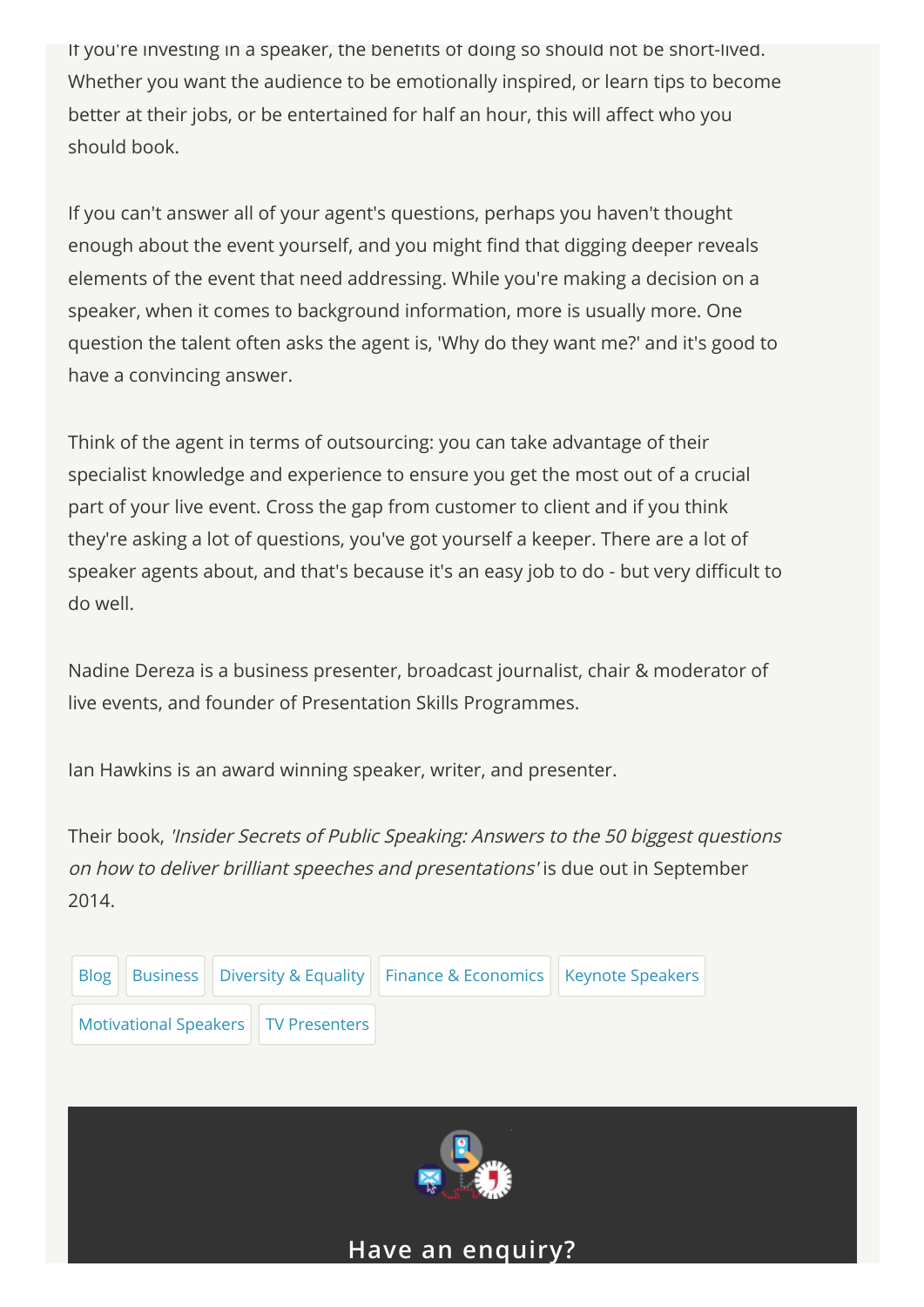